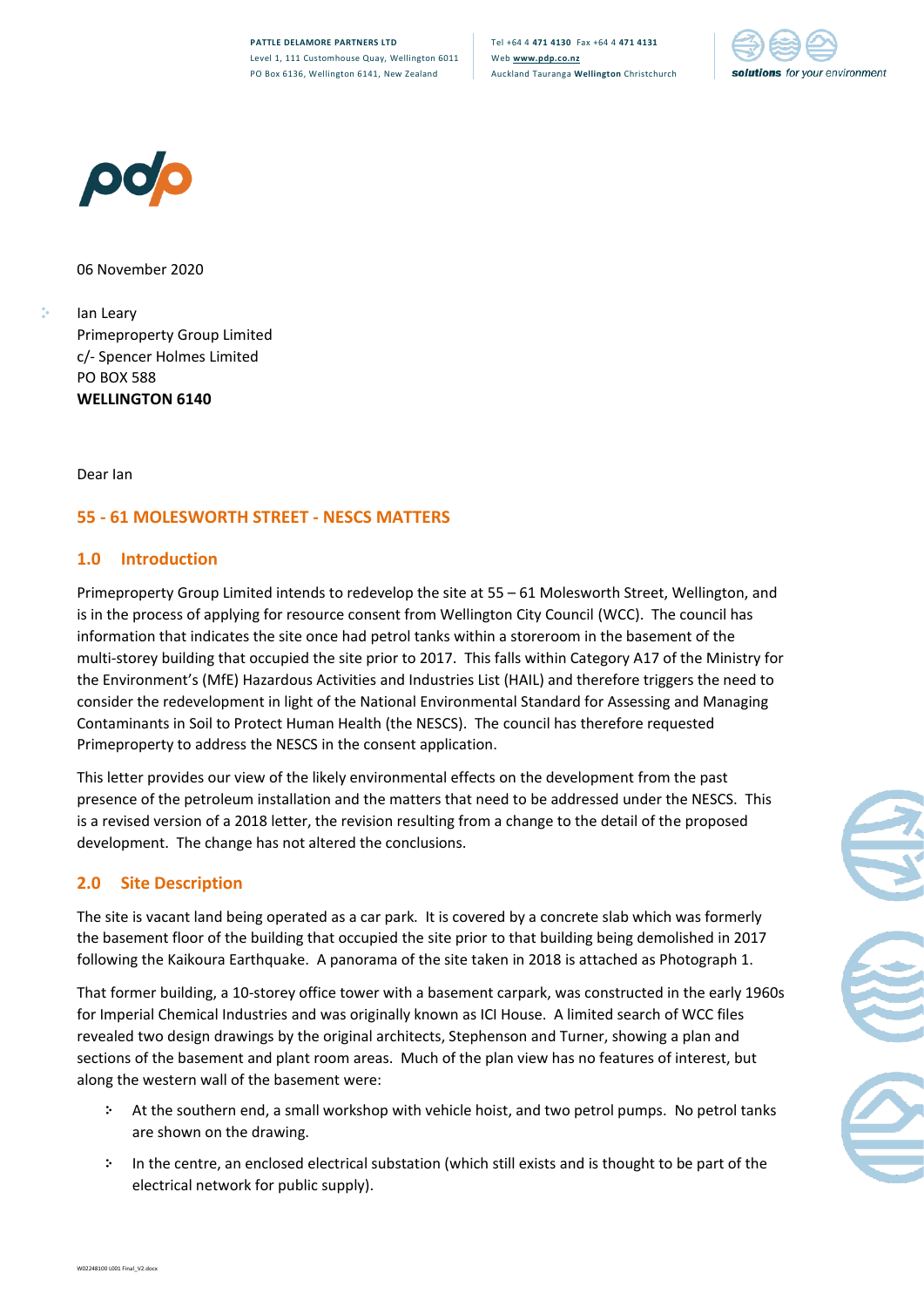• At the northern end, a small room in which a fuel oil tank was located, mounted on a concrete pedestal. This tank provided fuel for a boiler which was located in the adjacent plant room.

The condition of the rear of the site in 2018 is shown in photographs 2 and 3. Inspection of these areas showed no evidence of underground storage tanks (UST) near the former petrol pumps, and no sign of past workshop use. The former fuel tank room also showed no sign of its former use, with no evidence of staining. The substation was not inspected, being a locked, hazardous area.

The 1989 WCC correspondence supplied to Primeproperty, attached, indicates the petrol tanks and pumps were no longer compliant with dangerous goods regulations and were not being used, but as the tanks were located in a storeroom they were unable to be removed, and were to be water-filled and left in place. It is probable that the tanks (there appears to be more than one, probably two as there were two pumps) are still under the basement somewhere. There is no information as to their exact location, but given the limited space within the original basement layout and limited access for filling the tank, it is probable they were located within a few to several metres of the original fuel pump location.

#### **3.0 Proposed Development**

It is proposed to construct a building with 11 office levels with vehicle access, ground floor lobby and retail and café below the offices. There will be basement parking. As shown on the appended Jasmax drawing RC-4001, the ground floor is separated from the underlying ground by the ventilated basement parking.

It is intended to excavate between approximately 3.5 and 7.5 m below the current surface to provide room for the base slab and basement parking. Approximately 11,000  $\text{m}^3$  of excavated material will be removed across the building footprint.

#### **4.0 HAIL Status and NESCS Implications**

The Greater Wellington Regional Council has the complete property listed on its Selected Land Use Register (SLUR) as "Verified History of Hazardous Activity and Industry", for the storage of fuel, being the known presence of the petrol tanks. However, it is not appropriate to have the complete site listed as only the rear of the basement had HAIL uses.

Based on the available information, the following HAIL categories are appropriate for the rear part of the property:

- $\div$  The southwest corner over an estimated area of 15 x 15 m should be categorised as A17, fuel storage and F4, vehicle workshop.
- The substation in the central part of the rear of the site should be assigned Category B4, substation.
- The extreme northwest corner should be assigned Category A17, fuel storage.

The remainder of the site should not be considered HAIL and the NESCS will not apply.

For the HAIL areas, there are two regulated activities that may apply, soil disturbance, as it is intended to excavate for the new building basement, and change of use. It is debateable whether change of use is actually occurring because until recently there was an office block on the site and the proposed use is an office block. However, it could be argued that the more recent carpark is the current use, and the use is changing to office use. I have assumed both regulated activities in the assessment below.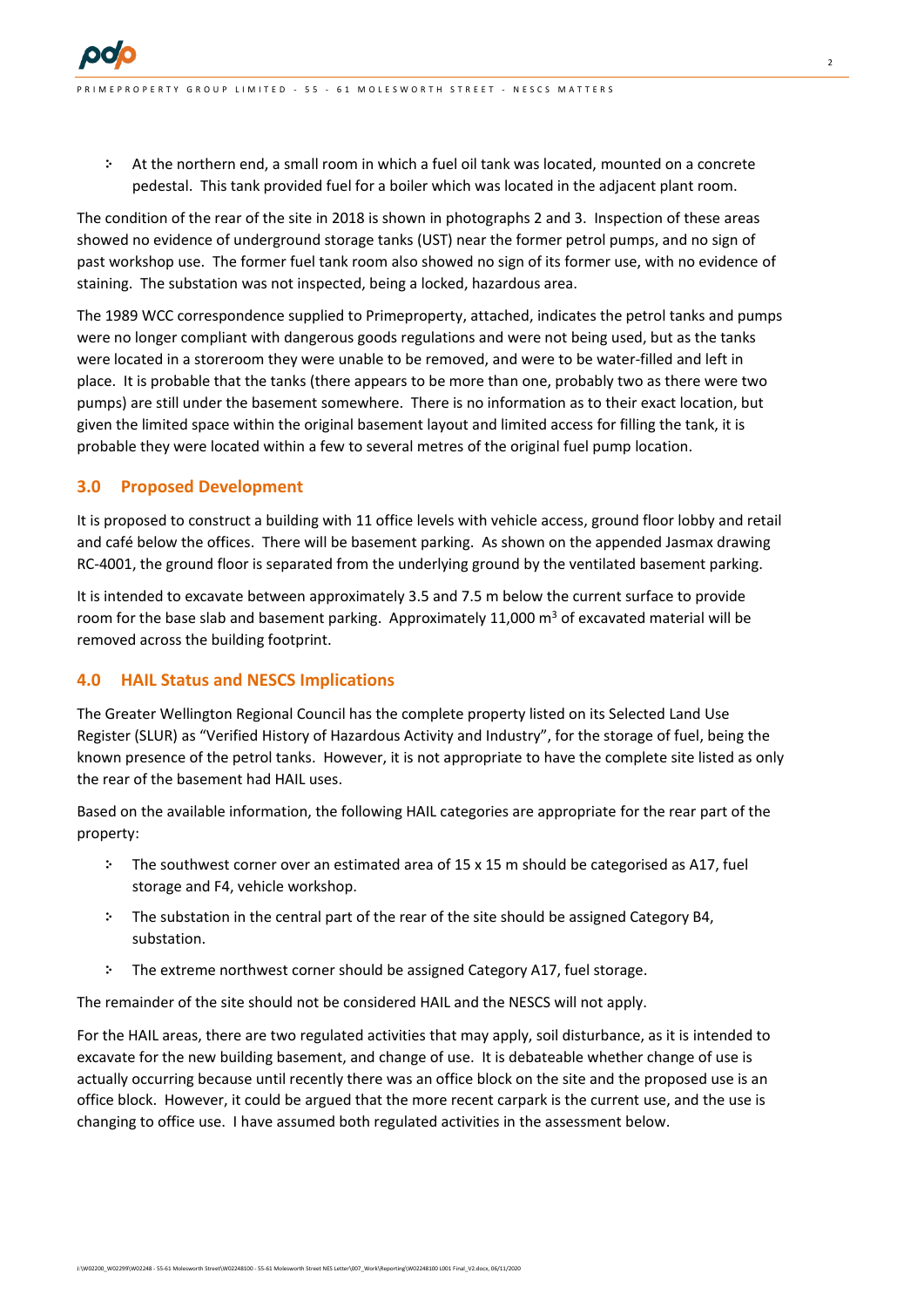

## **5.0 Environmental Assessment**

#### **5.1 Conceptual Site Model**

A risk to human health can only exist if there is a hazard (in this case, a source of contaminated soil), a receptor (e.g. people) and an exposure pathway linking the hazard and the receptor. An absence of any one of these components means no risk can exist. A conceptual site model (CSM) is designed to identify the hazards, receptors and possible links between these.

There are three potentially hazardous areas that need to be considered for the future use. The potential receptors and exposure pathways are set out below.

| Table 1: Conceptual Site Model - 55 - 61 Molesworth Street, Wellington                |                          |                                 |                                                         |
|---------------------------------------------------------------------------------------|--------------------------|---------------------------------|---------------------------------------------------------|
| <b>Source</b>                                                                         | <b>Exposure Pathway</b>  | <b>Possible Receptor</b>        | <b>Pathway Linkage</b>                                  |
| Potential<br>hydrocarbon<br>residues from past<br>workshop use and<br>petrol storage. | Ingestion of soil        | Future commercial<br>occupants. | Incomplete - see Section 5.2                            |
|                                                                                       | <b>Dermal Contact</b>    |                                 | Incomplete - see Section 5.2                            |
|                                                                                       | Inhalation of<br>vapours |                                 | Incomplete - see Section 5.2                            |
|                                                                                       | Ingestion of soil        | <b>Excavation workers</b>       | <b>Potentially Complete during</b><br>foundation works. |
|                                                                                       | <b>Dermal Contact</b>    |                                 |                                                         |
|                                                                                       | Inhalation of<br>vapours |                                 |                                                         |
| Potential<br>transformer oil<br>residues below<br>substation.                         | Ingestion of soil        | Future commercial<br>occupants. | Incomplete - see Section 5.3                            |
|                                                                                       | <b>Dermal Contact</b>    |                                 | Incomplete - see Section 5.3                            |
|                                                                                       | Ingestion of soil        | <b>Excavation workers</b>       | <b>Potentially Complete during</b><br>foundation works. |
|                                                                                       | <b>Dermal Contact</b>    |                                 |                                                         |
| Potential fuel oil<br>residues below<br>fuel storage room.                            | Ingestion of soil        | Future commercial<br>occupants. | Incomplete - see Section 5.4                            |
|                                                                                       | <b>Dermal Contact</b>    |                                 | Incomplete - see Section 5.4                            |
|                                                                                       | Inhalation of<br>vapours |                                 | Incomplete - see Section 5.4                            |
|                                                                                       | Ingestion of soil        | <b>Excavation workers</b>       | <b>Potentially Complete during</b><br>foundation works. |
|                                                                                       | <b>Dermal Contact</b>    |                                 |                                                         |
|                                                                                       | Inhalation of<br>vapours |                                 |                                                         |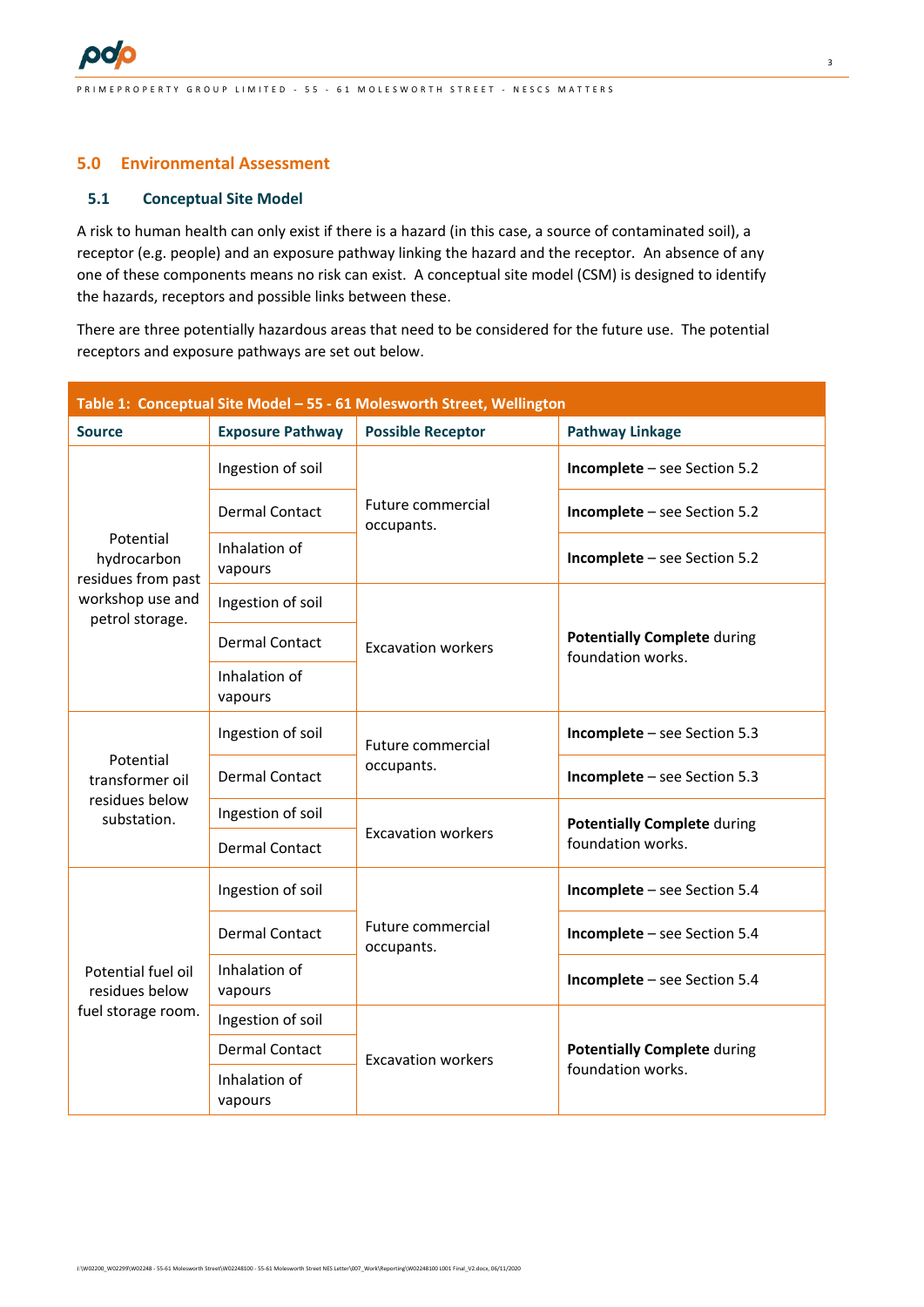

I M E P R O P E R TY G R O U P L I M I T E D - 55 - 61 M O L E S W O R T H S T R E E T - N E S C S M A T T E R S

#### **5.2 Workshop and Petrol Tanks**

Assuming the petrol tanks still exist, it is likely these will be encountered during foundation excavation works. The tanks are likely to extend about 3.5 m below the current ground surface, and therefore any petroleum hydrocarbon residues that may exist around the tanks would be removed along with the material that is excavated for the building foundation. However, if the tank or fuel lines have leaked, residues may extend below the base of the excavation.

The primary risk for petrol residues is generation of vapours that may migrate into building spaces where they may be inhaled over the long term by future occupants, as the complete coverage of the site prevents direct contact with soil. The potential vapour inhalation pathway would only be for the southwestern corner of the building. However, the building design will prevent any such vapour migrating into the office spaces, as the basement creates an air gap which should prevent upward migration of vapours. Consequently, there will be no risk to future occupants from vapours migrating from the presumed tank locations.

Excavation workers may encounter hydrocarbon residues and be at minor risk. However, the excavation will largely be carried out by machinery, with little direct contact with the ground by workers. Any excavated material that contains residues should be sampled and tested by a suitably qualified and experienced practitioner and disposed of appropriately.

If the tanks do still exist, it is a regulatory requirement of the NESCS and the Health and Safety at Work (Hazardous Substances) Regulations 2017 that the tanks and any pipes connected to them are removed, and a soil sampling investigation carried out at the time of the removal by a suitably qualified and experienced practitioner. The WCC must be notified before the tank removal and provided with the soil investigation report after the removal.

#### **5.3 Substation**

Transformers within the substation will contain dielectric fluid. This may have historically contained polychlorinated biphenyls (PCBs) but as these substances have been banned some years ago, the transformers almost certainly now contain a PCB-free oil of some sort, commonly a mineral oil.

While the substation has not been inspected, it is expected to have a substantial concrete floor with a waterproofing membrane below. Given this, it is unlikely any dielectric fluid that might have leaked or spilled will have penetrated the floor. However, should this have occurred, given the fluid's viscosity, it is unlikely to have penetrated far into the ground. Any residues that may be present will most likely be removed during the foundation excavation. Any soil that contains residues should be tested and disposed of appropriately.

Transformer oils are not volatile and therefore do not present a risk from vapours. Mineral oils have a low toxicity and soil residues present only a low risk for dermal contact or ingestion. Some PCBs have dioxin-like properties and present a greater risk to human health, although these PCBs are generally not present in the PCB mixtures historically used in transformers.

#### **5.4 Fuel Oil Storage**

While there is no visual evidence, the above ground tank that contained diesel or similar fuel may have leaked. What appears to be a concrete floor in good condition would most likely have stopped penetration of any leaks or spills into the ground, although this cannot be entirely discounted. While of lower volatility and lower risk than petrol, fuel oil presents similar exposure pathways to petrol.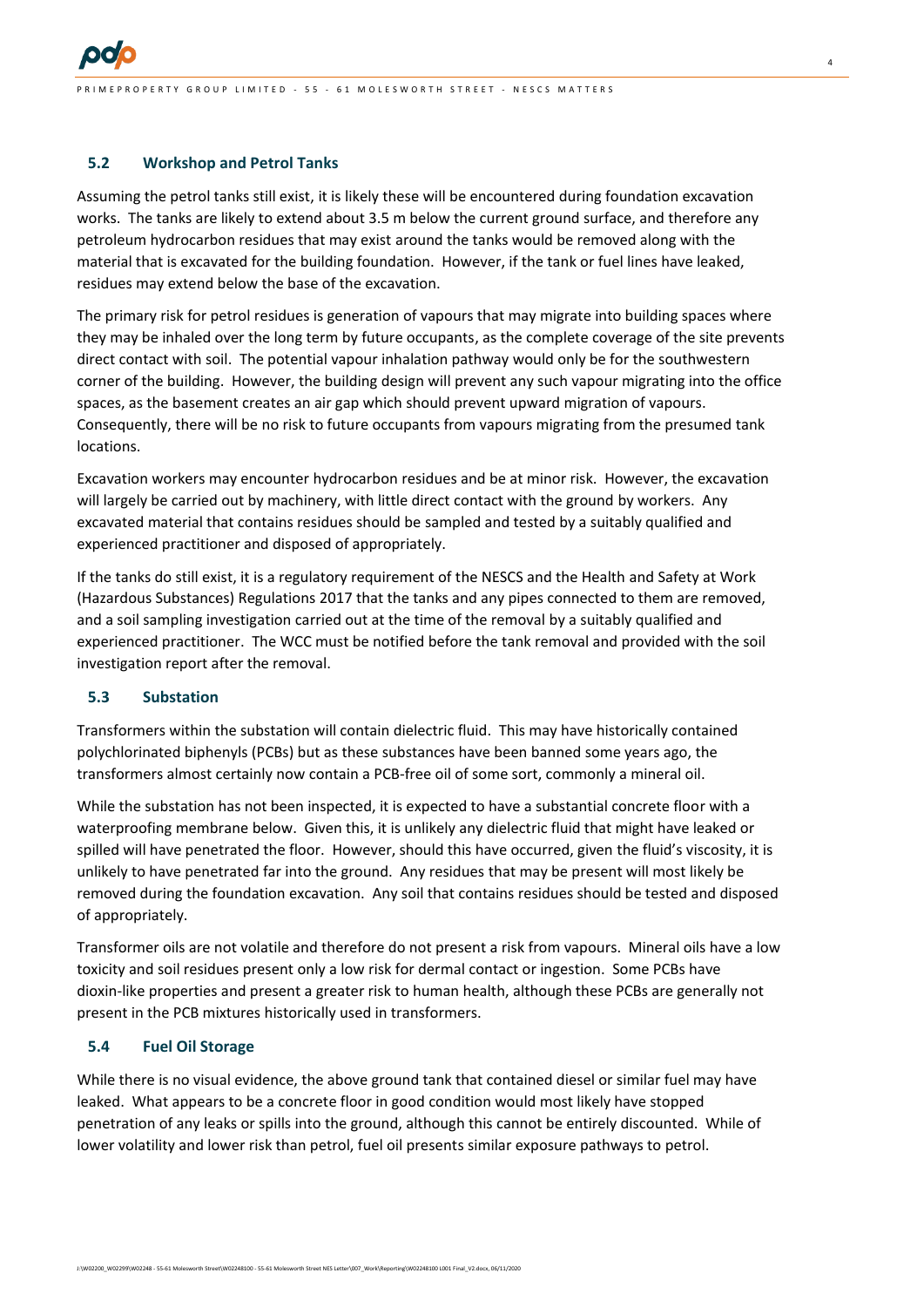

Given the ventilated nature of the future basement there will be no risk to future occupants from historical fuel residues in the ground that may remain after excavation. Any soil residues that may exist could present a minor risk to excavation workers. Any soil with residues should be tested and disposed of appropriately.

#### **6.0 Conclusions and Recommendations**

The rear part of the basement of the former ICI House at 55 – 61 Molesworth Street formerly had a small vehicle workshop, petrol tanks, two petrol pumps and a fuel oil tank. A substation still exists. These are all activities that fall within the HAIL and therefore the NESCS regulations must be considered for the proposed redevelopment.

The greater part of the site does not appear to have had any HAIL activities and therefore does not fall within the NESCS regulations and should not be listed on GWRC's SLUR.

The substation and former fuel oil storage is not expected to have resulted in significant ground contamination. Any residues that might exist in the ground will be removed during the intended 3.5 to 7.5 m depth of excavation.

Possible soil residues from past leaks from the former petrol tanks may extend below the intended depth of excavation. However, these will not present a risk to future occupants as there will be no complete exposure pathway.

Given the minor risks, there is no need to carry out a ground investigation prior to any development works. It is recommended that, following removal of the existing concrete slab, the ground be inspected at the three locations for signs of contamination, and for the presence of the underground storage tanks (a tank pit should be visible).

As appropriate, impacted soil should be sampled by a suitably qualified practitioner to determine appropriate soil disposal locations.

If the petrol tanks still exist, these should be removed by a specialist petroleum services company. A soil investigation in compliance with the NESCS regulations should be carried out at the time of the tank removal.

### **7.0 Limitations**

This report has been prepared by Pattle Delamore Partners Limited (PDP) on the basis of information provided by Primeproperty Group Limited and the Wellington City Council. PDP has not independently verified the provided information and has relied upon it being accurate and sufficient for use by PDP in preparing the report. PDP accepts no responsibility for errors or omissions in, or the currency or sufficiency of, the provided information.

This report has been prepared by PDP on the specific instructions of Primeproperty Group Limited for the limited purposes described in the report. PDP accepts no liability if the report is used for a different purpose or if it is used or relied on by any other person. Any such use or reliance will be solely at their own risk.

#### *© 2020 Pattle Delamore Partners Limited*

I trust this report provides the information you were seeking. If you should have any queries please do not hesitate to contact me.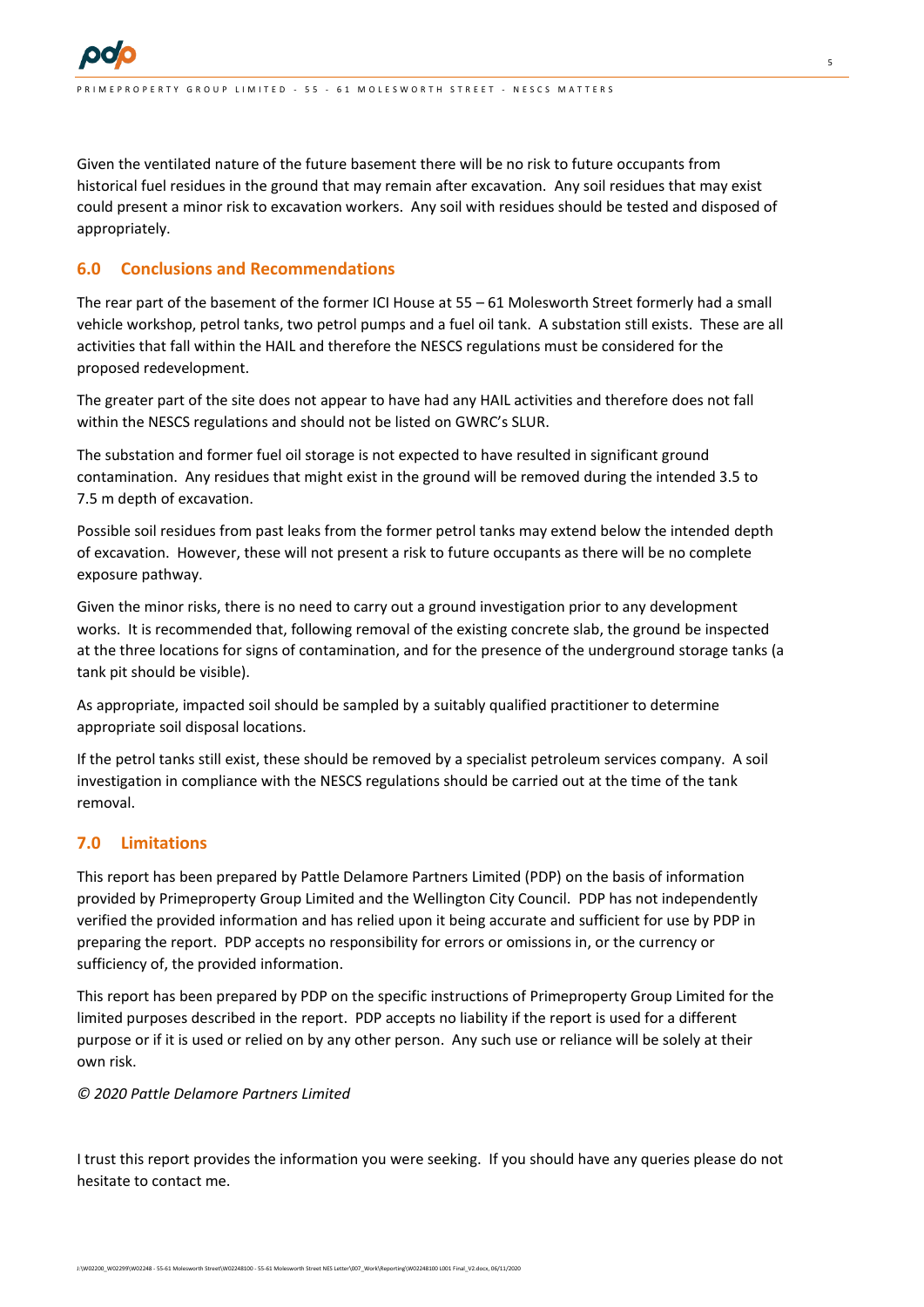Yours sincerely

## **PATTLE DELAMORE PARTNERS LIMITED**

Prepared by Prepared by Reviewed by Reviewed by

**Graeme Proffitt Bo Simkin** Technical Director – Contaminated Land Service Leader – Contaminated Land

Approved by

**Graeme Proffitt**

Technical Director – Contaminated Land Suitably Qualified and Experienced Practitioner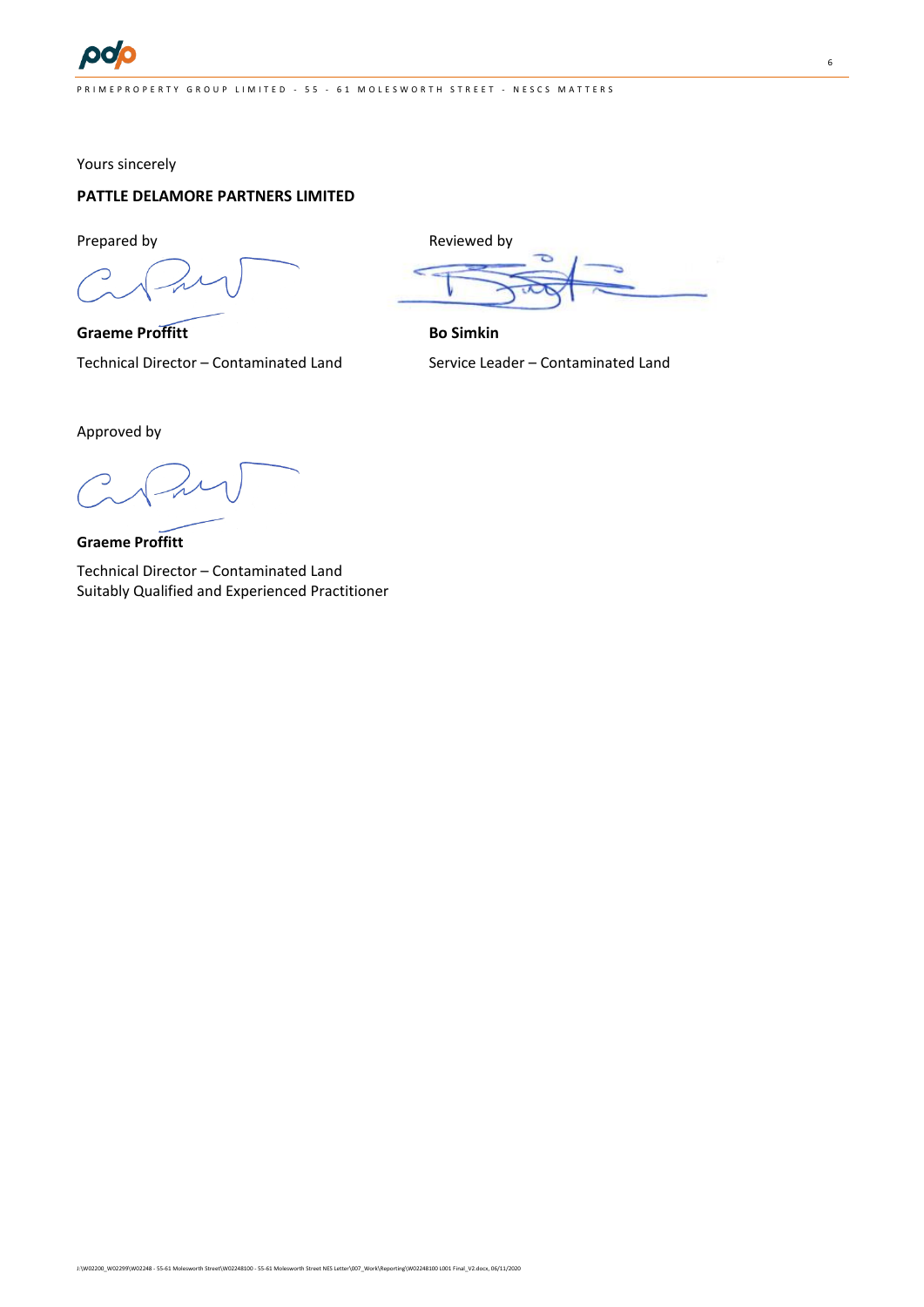

Photograph 1: Panorama of site showing former workshop area (PrimeParking sign above), substation (red door) and plantroom and fuel storage room (black door opening) at the rear of the site, with Molesworth Street visible to the far right. The rear wall and associated workshop and services areas are aligned approximately north-south.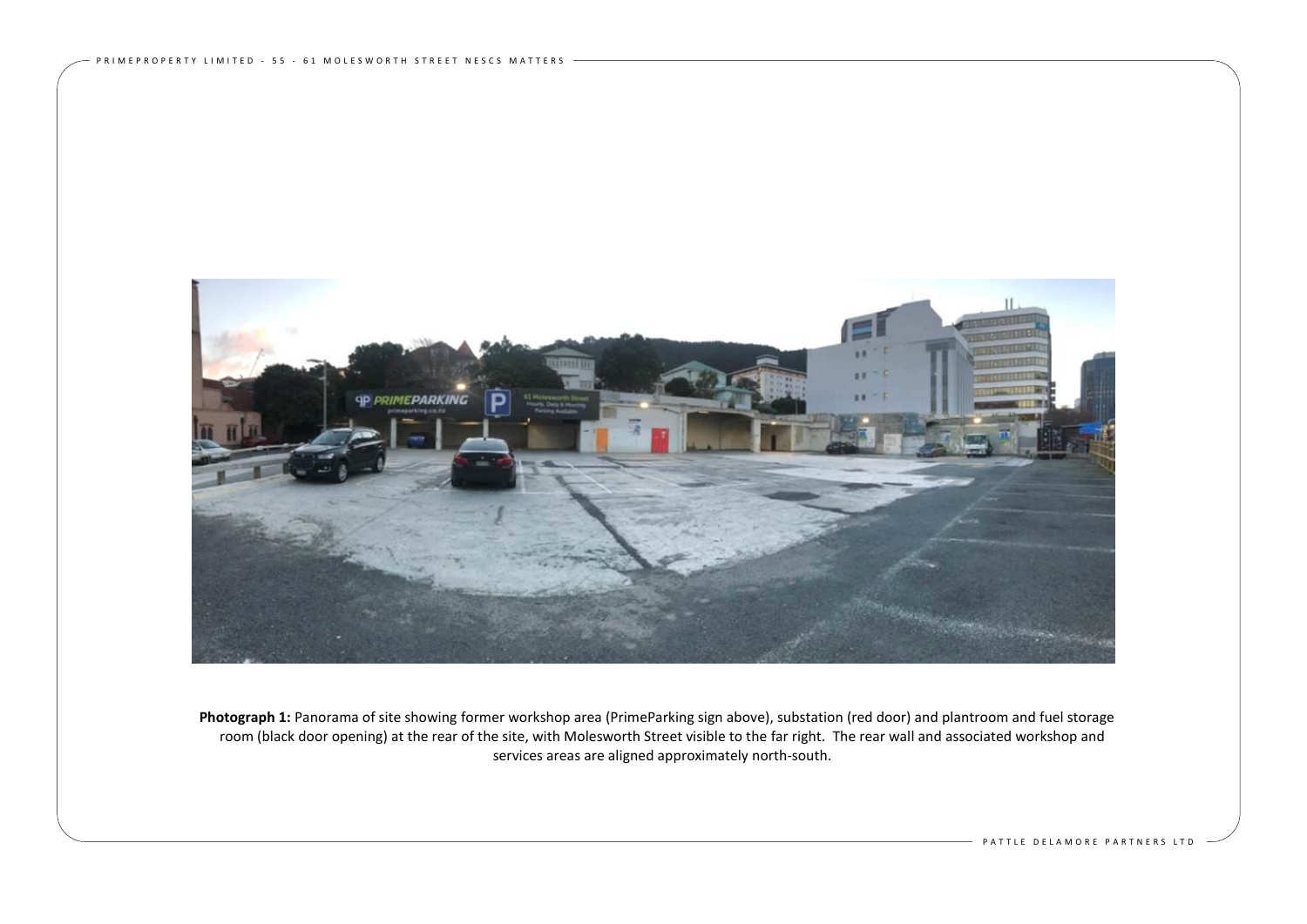

P R I M E P R O P E R T Y L I M I T E D - 55 - 61 M O L E S W O R T H S T R E E T N E S C S M A T T E R S -

**Photograph 2:** Approximate location of former workshop and petrol tank in southwest corner of site. The petrol pumps were located immediately to the right of the middle column.



**Photograph 3:** View of northwest corner of the site showing, left to right, the enclosed substation, the former plant room which was originally enclosed and, through the door, the fuel oil tank room.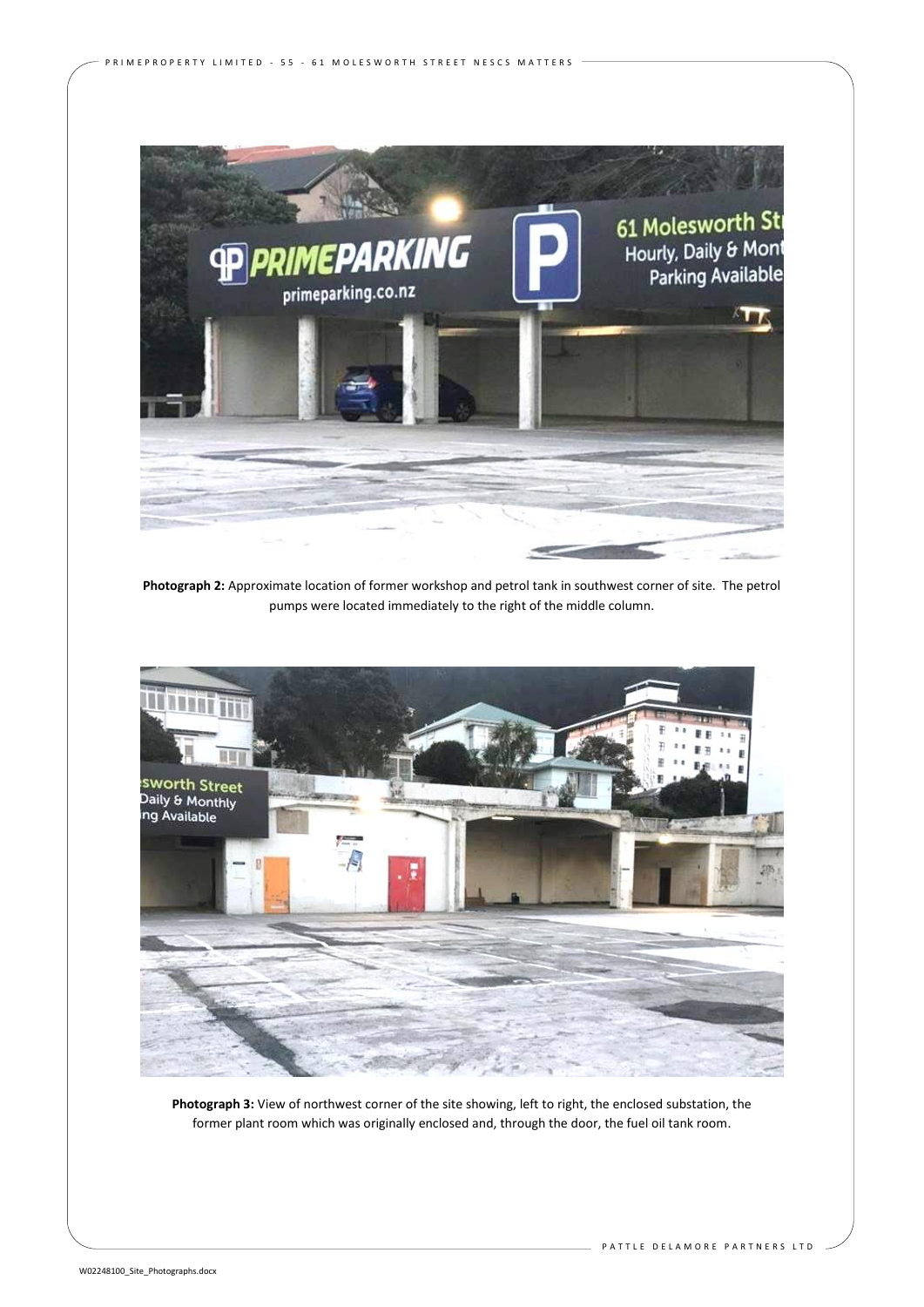

# BUILDING & ENVIRONMENTAL SR 9800465 **HEAITH DEPARTMENT**

municipal office building, 5 mercer street, p.o. box 2199, wellington telephone: 724-599 : fax: 724-490 file reference: DRH: 0D 48/847 enquiries to: MR D R HOUSLEY Ext 8303

14 November 1989

Branch Manager Caltex Oil NZ Ltd PO Box 31246 LOWER HUTT

Attention: Dominic Hare

Dear Sir

#### ABANDONED PETROL TANK : ICI HOUSE, MOLESWORTH STREET

With reference to the above subject, I now confirm the Senior Dangerous Goods Inspector's verbal advice that in view of the petrol tank's location inside a storeroom at the above premises it is considered impractical to remove the tank.

In addition, the only means of filling the tank with concrete slurry was by forcing it through a remote fillpipe which is also considered dangerous, accordingly the contractor has filled the tank with water which under the circumstances is considered satisfactory by the property owners and by this Department.

Yours faithfully

CHIEF BUILDING INSPECTOR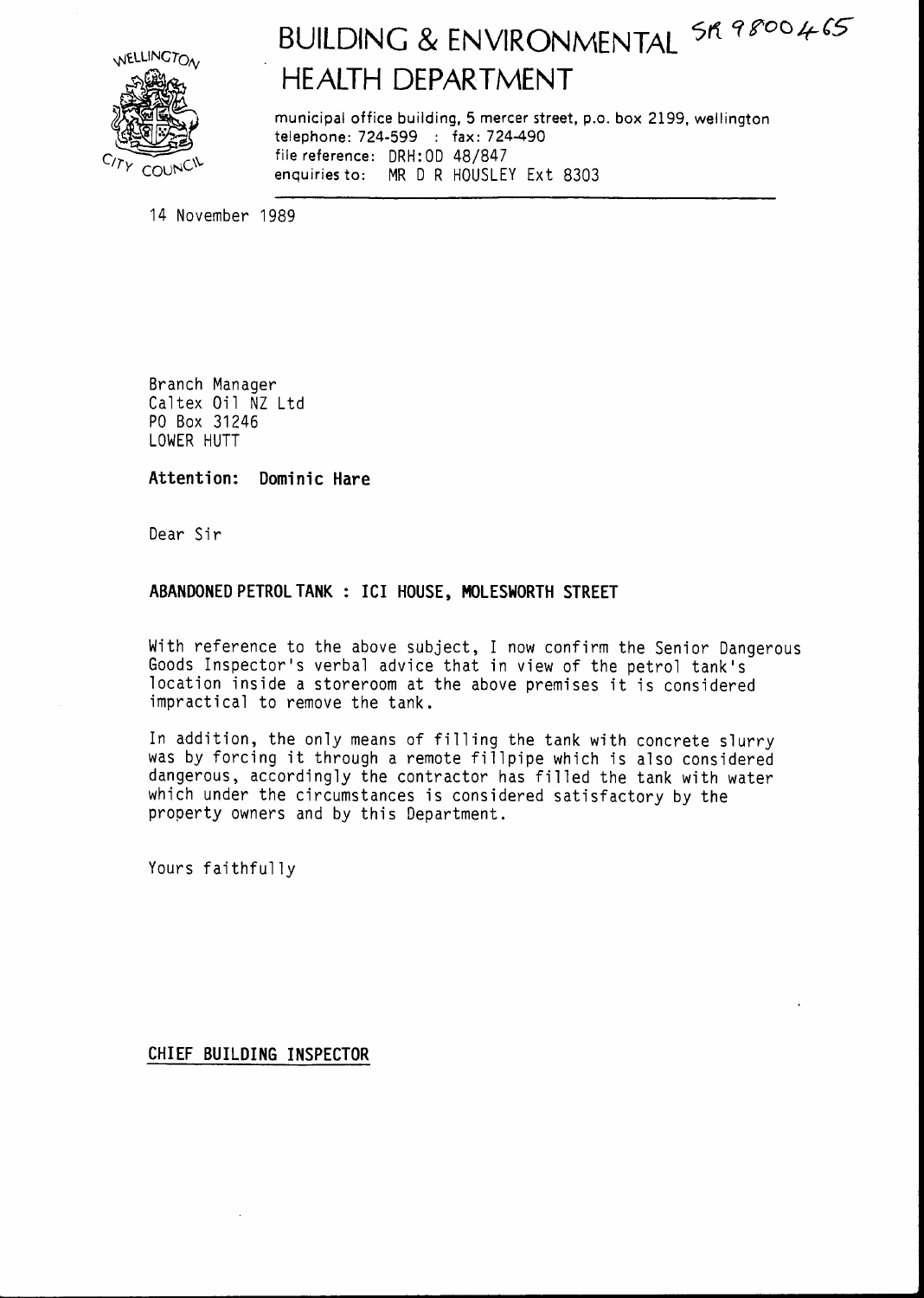$5k$   $800465$ Link 372037  $#435302$ 



 $\mathsf{So}$ 

Scanned

Yorke Depart **Becoming** 

#### **ICI New Zealand Limited**

**ICI House** Molesworth Street Wellington PO Box 1592 Wellington 1 New Zealand

Telephone (04) 736 079 Telex ICI NZ3568 Fax (04) 729 340

11 May 1989

Wellington City Council P 0 Box 2199 **VELLINGTON** 

Attention: Mr D R Housley

Dear Sir

Thank you for your letter of 20 February 1989 in connection with the petrol pump installed in the basement of ICI House at 55-67 Molesworth Street.

We note your comment that this installation no longer complies with the Dangerous Goods Regulations and advise that ICI New Zealand will be removing this pump in the near future and will fill the empty underground storage tanks with sand as laid down in the Regulations.

Such action, we believe, will result in a safer internal environment and allay the fears of a number of our staff.

Thank you once again for your advice in this matter.

Yours faithfully

May 16-5-89

AND FOR YOUR AFTERFION PLEASE.

Property and Services Manager

Motion